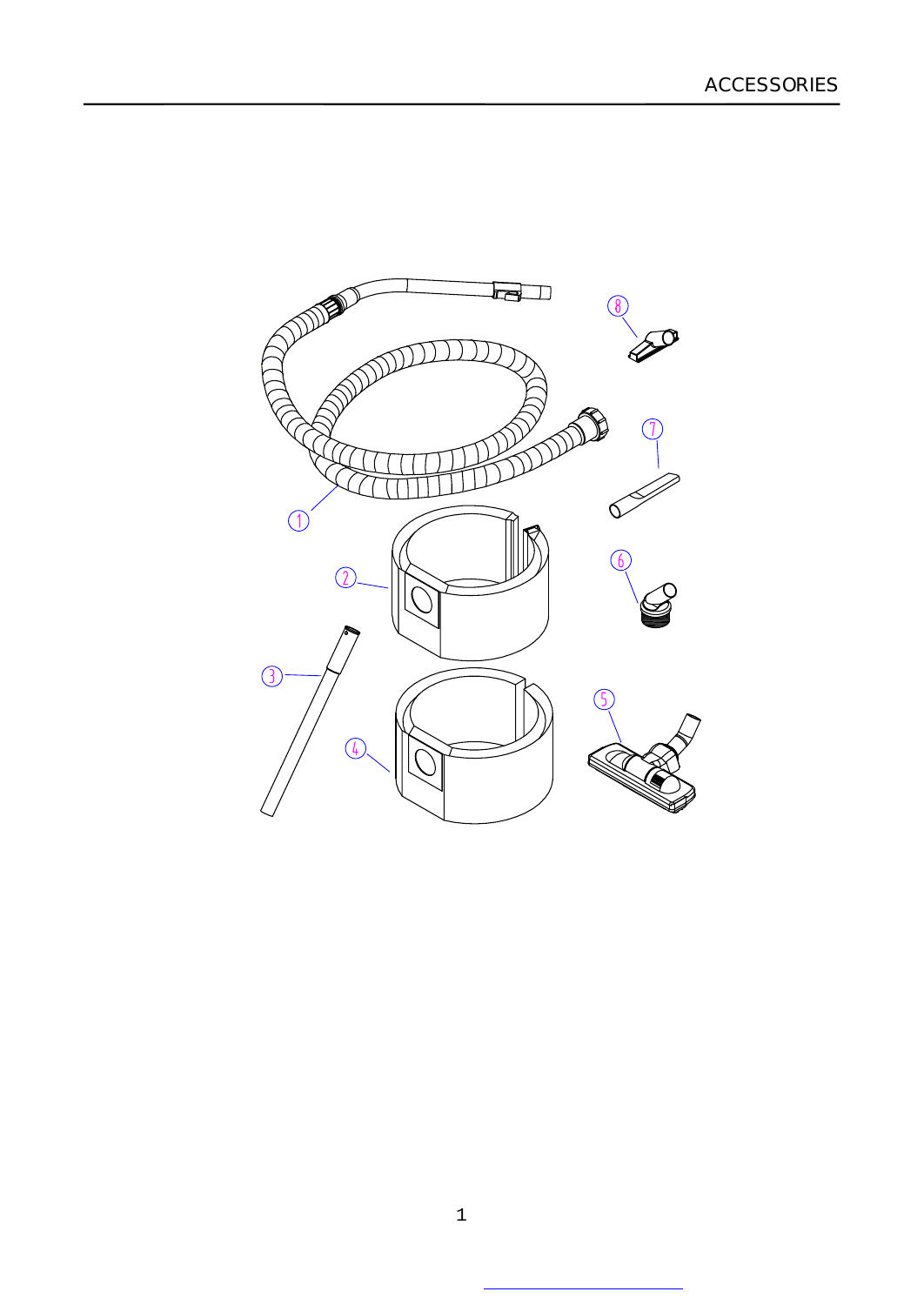| <b>MAMBA CANISTER VACUUM - ACCESSORIES</b> |                              |                         |             |  |  |
|--------------------------------------------|------------------------------|-------------------------|-------------|--|--|
| <b>DIA</b><br><b>NO</b>                    | <b>PART</b><br><b>NUMBER</b> | <b>DESCRIPTION</b>      | <b>LIST</b> |  |  |
|                                            | VA41130                      | <b>HOSE ASSY</b>        | \$35.75     |  |  |
| 2                                          | VA41023                      | PAPER BAG (PKG OF 10)   | \$21.25     |  |  |
| 3                                          | VA41115                      | <b>TUBE</b>             | \$11.63     |  |  |
| 4                                          | VA41027                      | VACUUM BAG, CLOTH       | \$15.50     |  |  |
| 5                                          | VA41100                      | <b>COMBINATION TOOL</b> | \$25.38     |  |  |
| 6                                          | VA20804                      | <b>DUSTING TOOL</b>     | \$6.25      |  |  |
| 7                                          | VA20805                      | <b>CREVICE TOOL</b>     | \$5.50      |  |  |
| 8                                          | VA20802-1                    | <b>UPHOLSTERY TOOL</b>  | \$4.75      |  |  |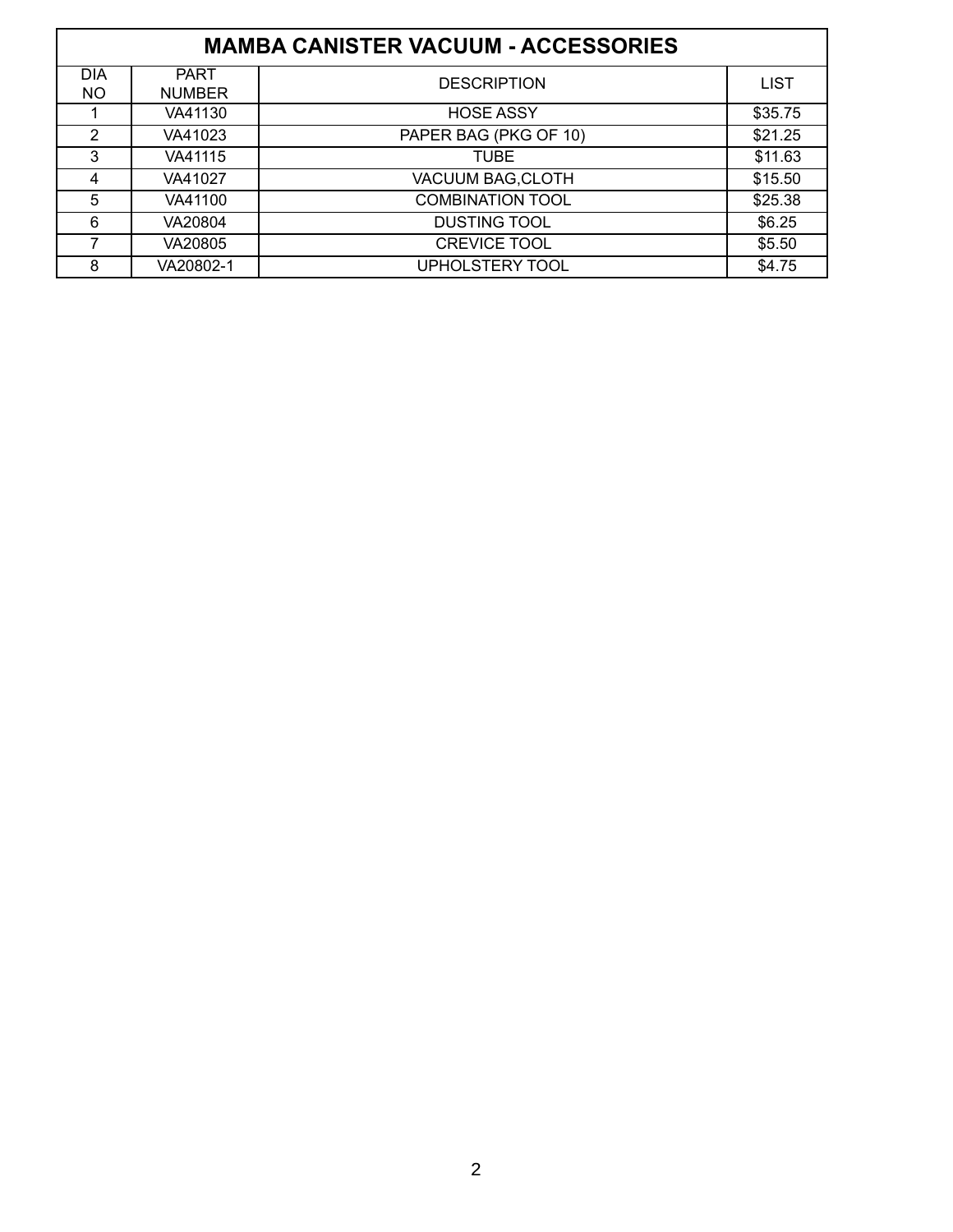